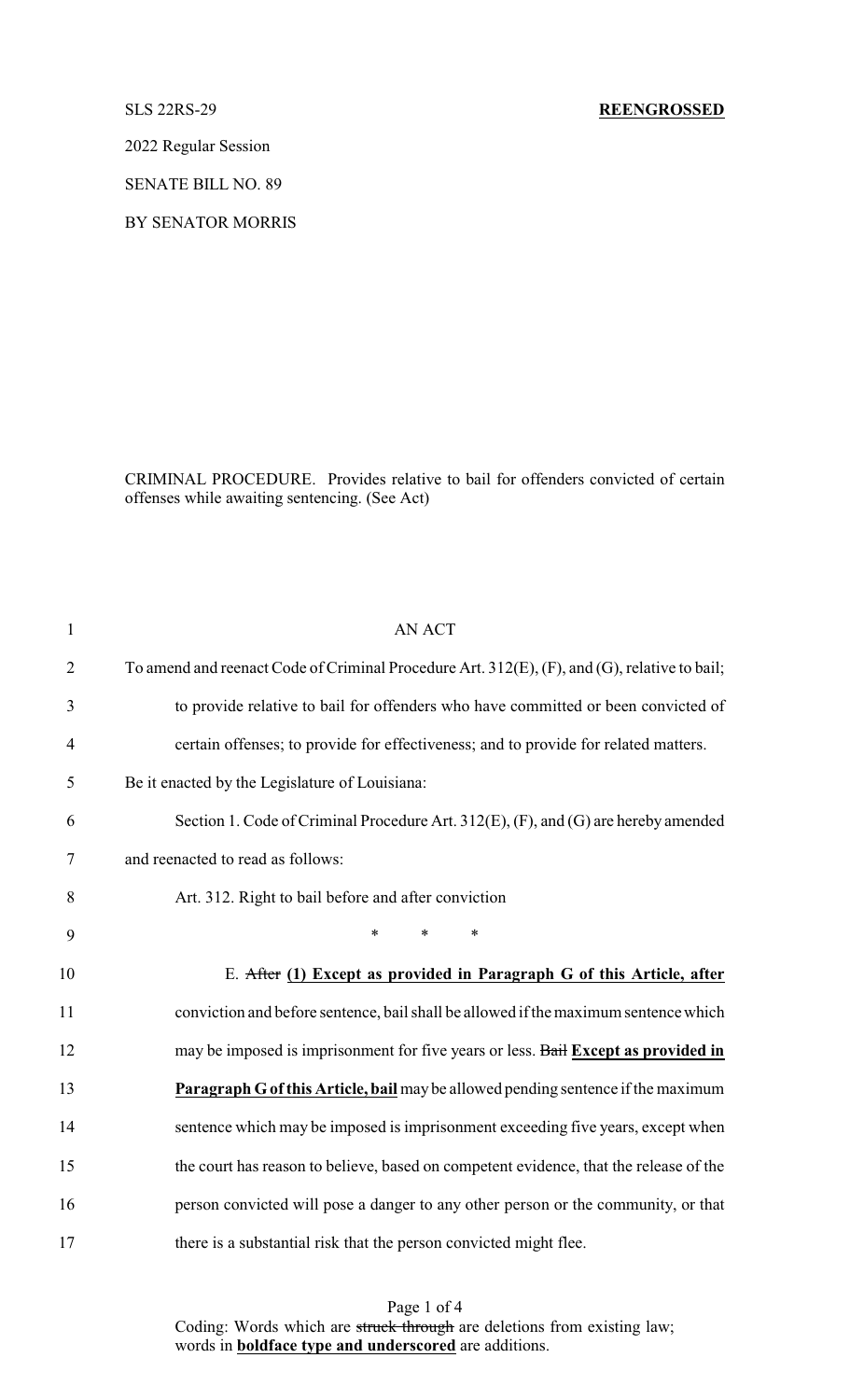| 1              | F. After Except as provided in Paragraph G of this Article, after sentence              |
|----------------|-----------------------------------------------------------------------------------------|
| $\overline{2}$ | and until final judgment, bail shall be allowed if a sentence of five years or less is  |
| 3              | actually imposed. Bail Except as provided in Paragraph G of this Article, bail          |
| 4              | may be allowed after sentence and until final judgment if the sentence actually         |
| 5              | imposed exceeds imprisonment for five years, except when the court has reason to        |
| 6              | believe, based on competent evidence, that the release of the person convicted will     |
| 7              | pose a danger to any other person or the community, or that there is a substantial risk |
| 8              | that the person convicted might flee.                                                   |
| 9              | G.(1) After conviction of a capital offense, a defendant shall not be allowed           |
| 10             | bail.                                                                                   |
| 11             | $(2)(a)$ After conviction of any crime punishable by imprisonment for twenty-           |
| 12             | five years or more that is both a sex offense and a crime of violence, there shall be   |
| 13             | a rebuttable presumption that the release of the person convicted will pose a danger    |
| 14             | to another person or the community and that there is a substantial risk that the person |
| 15             | convicted might flee.                                                                   |
| 16             | (b) For purposes of this Paragraph:                                                     |
| 17             | (i) "Crime of violence" means any offense defined or enumerated as a crime              |
| 18             | of violence in R.S. $14:2(B)$ .                                                         |
| 19             | (ii) "Sex offense" means any offense that requires registration and                     |
| 20             | notification pursuant to R.S. 15:540 et seq.                                            |
| 21             | Notwithstanding any other provision of law to the contrary, after                       |
| 22             | conviction of any of the following offenses, a defendant shall not be allowed bail:     |
| 23             | (1) Any offense punishable by death or life imprisonment.                               |
| 24             | (2) Any offense that is both a crime of violence as defined in R.S. 14:2(B)             |
| 25             | and a sex offense as defined in R.S. 15:541.                                            |
| 26             | (3) Any offense that is a felony committed upon a family member,                        |
| 27             | household member, or dating partner, as those terms are defined by R.S.                 |
| 28             | 46:2132, for which the defendant is in whole or in part not eligible for                |
| 29             | probation.                                                                              |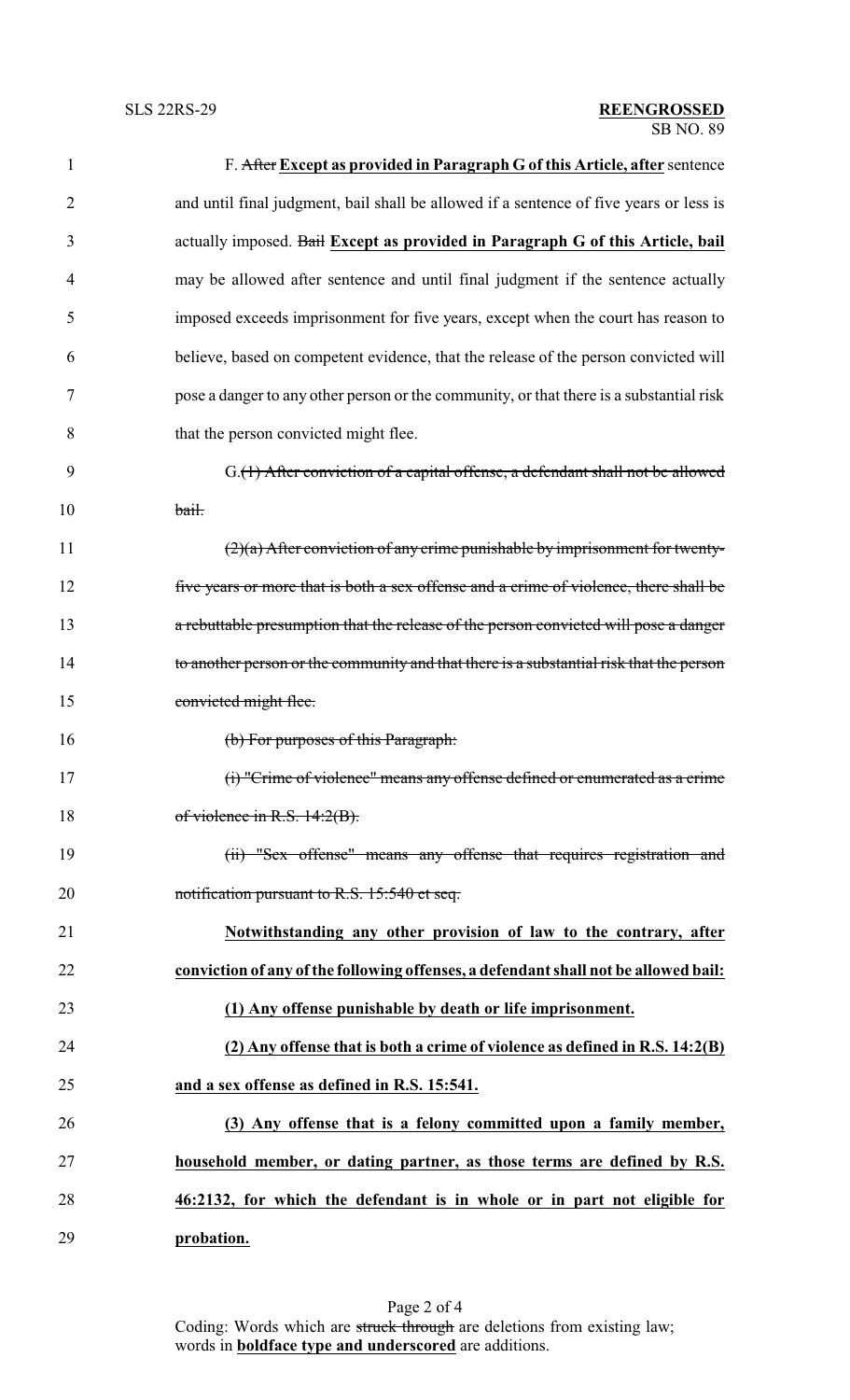|                | (4) Any other offense punishable by imprisonment for thirty years or                     |
|----------------|------------------------------------------------------------------------------------------|
| $\overline{2}$ | more.                                                                                    |
| 3              | $\ast$<br>$\ast$<br>∗                                                                    |
| 4              | Section 2. This Act shall take effect and become operative if and when the proposed      |
| 5              | amendment of Article I, Section 18 of the Constitution of Louisiana contained in the Act |
| 6              | which originated as Senate Bill No. 4 of this 2022 Regular Session of the Legislature is |
| 7              | adopted at the statewide election to be held on November 8, 2022, and becomes effective. |

The original instrument was prepared by Whitney Kauffeld. The following digest, which does not constitute a part of the legislative instrument, was prepared by Jacob Wilson.

## DIGEST SB 89 Reengrossed 2022 Regular Session Morris

Present law provides that after conviction and before sentencing, bail must be allowed if the maximum sentence which may be imposed is imprisonment for five years or less.

Proposed law retains present law, except when the crime of conviction is an offense punishable by death or life imprisonment, both a crime of violence and sex offense, or a felony committed upon a family member, household member or dating partner, as defined by present law, or punishable by imprisonment for thirty years or more, in which case bail will be denied.

Present law provides that bail may be allowed pending sentence if the maximum sentence which may be imposed is imprisonment exceeding five years, except when the court has reason to believe, based on competent evidence, that the release of the person convicted will pose a danger to any other person or the community, or that there is a substantial risk that the person convicted might flee.

Proposed law retains present law, except when the crime of conviction is an offense punishable by death or life imprisonment, both a crime of violence and sex offense, or a felony committed upon a family member, household member or dating partner, as defined by present law, or punishable by imprisonment for thirty years or more.

Proposed law provides for an effective date contingent upon whether the proposed amendment to Article I, Section 18 of the Constitution of Louisiana contained in the Act which originated as Senate Bill No. 4 of this 2022 Regular Session of the Legislature is adopted at the statewide election to be held on November 8, 2022, and becomes effective.

(Amends C.Cr.P. Art. 312(E), (F), and (G))

Summary of Amendments Adopted by Senate

## Committee Amendments Proposed by Senate Committee on Judiciary C to the original bill

1. Provides that a person will be denied bail when the crime of conviction is punishable by death or life imprisonment, is both a crime of violence and sex offense, is a felony committed upon a family member, household member, or dating partner, or punishable by imprisonment for 30 years or more.

## Page 3 of 4

Coding: Words which are struck through are deletions from existing law; words in **boldface type and underscored** are additions.